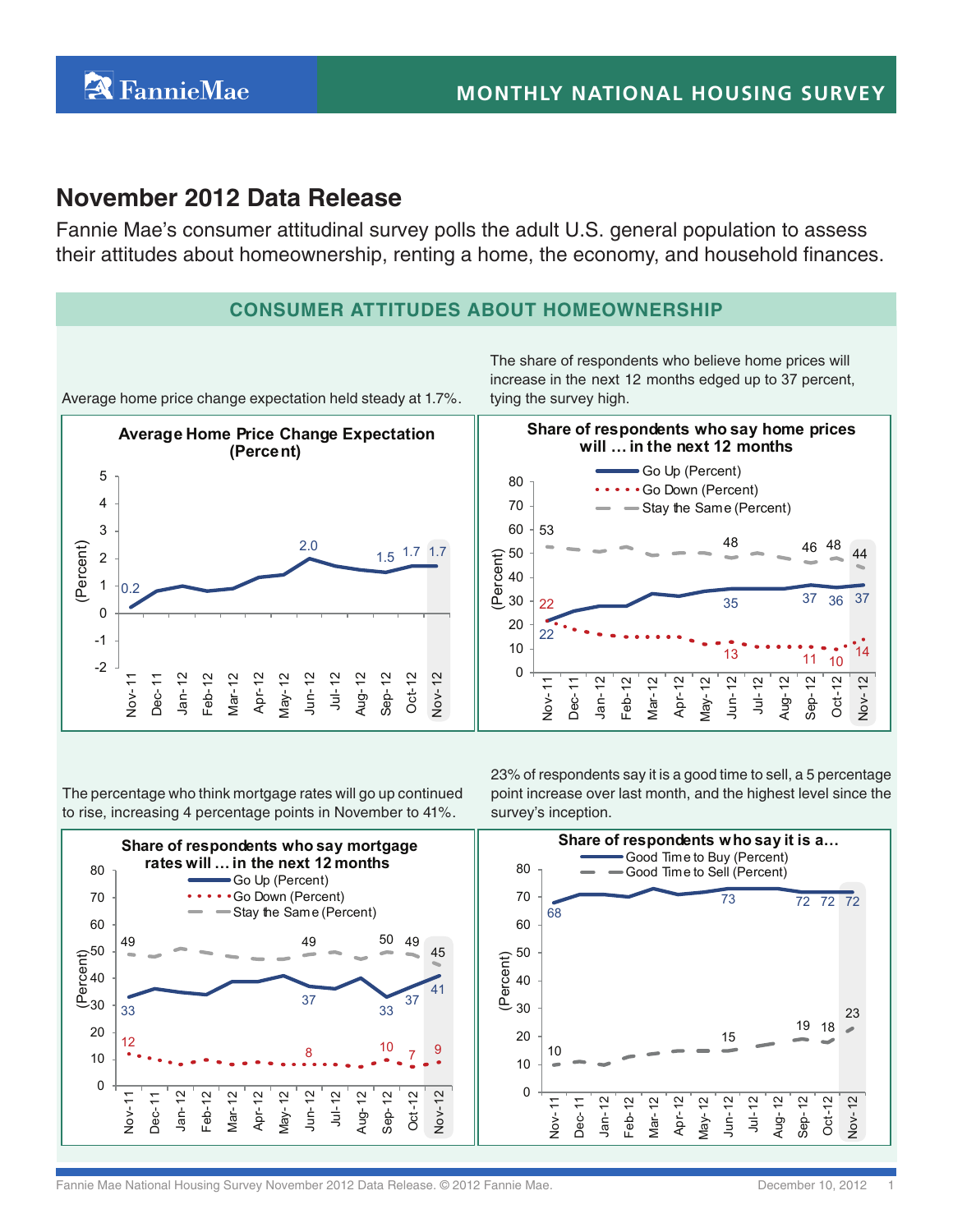

### **Consumer Attitudes About Home rental**

The average rental price expectation hit 4% in November, a 0.9% rise over the past two months.

48% of those surveyed say home rental prices will go up in the next 12 months, a slight decrease from last month.



The share of respondents who said they would buy if they were going to move held steady at 67%.

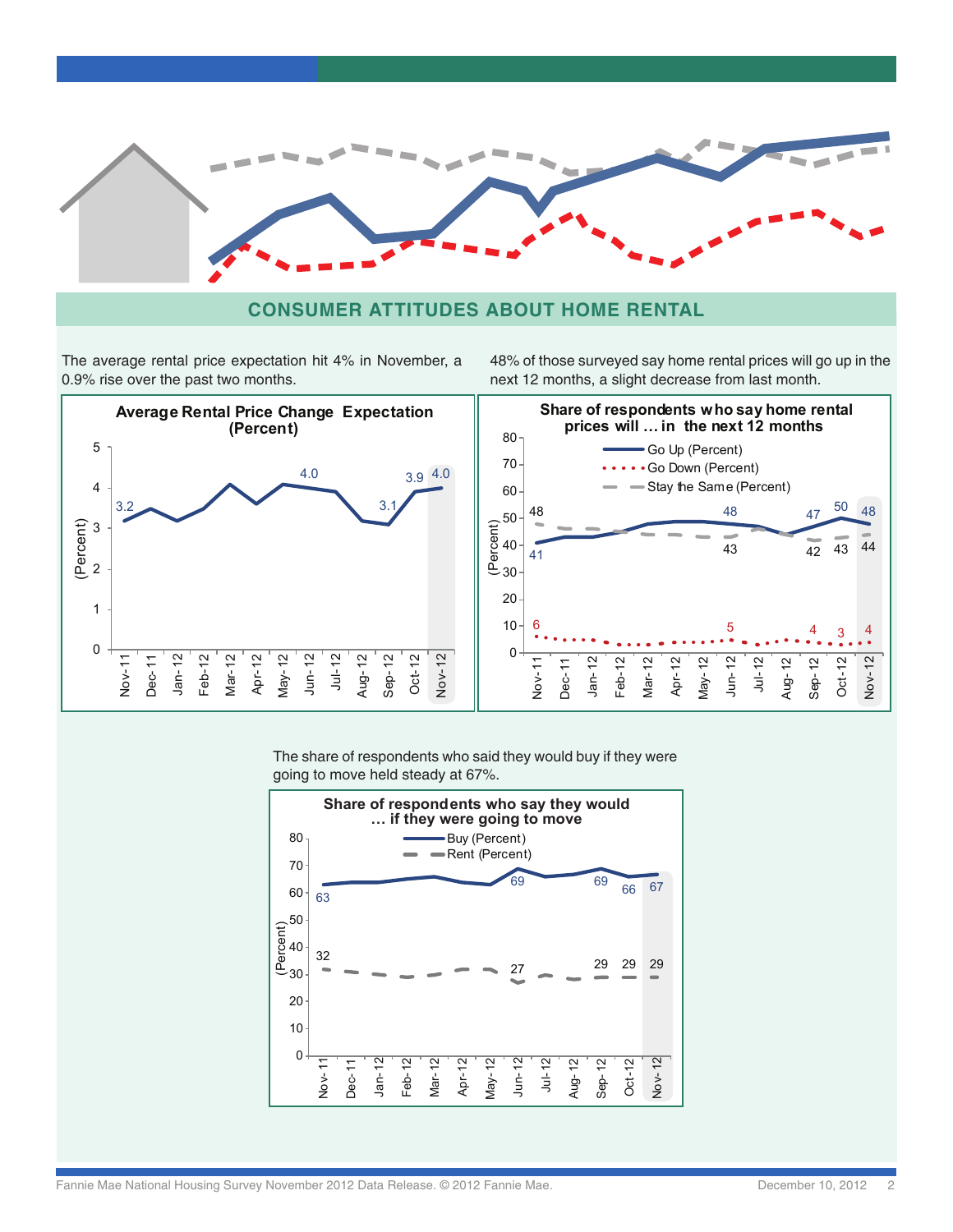

### **Consumer Attitudes About The economy and Household finances**

Hitting 50% for the first time since the survey's inception, the percentage who think the economy is on the wrong track has declined by 25 percentage points over the past year, and by 6 percentage points from last month.

The percentage who expect their personal financial situation to get worse over the next 12 months rose 5 percentage points to 18%, the highest level since December 2011.



Meanwhile, 21% of respondents say their household income is significantly higher than it was 12 months ago.

Household expenses remained stable over the past month, with 56% responding that their household expenses stayed the same compared to 12 months ago.

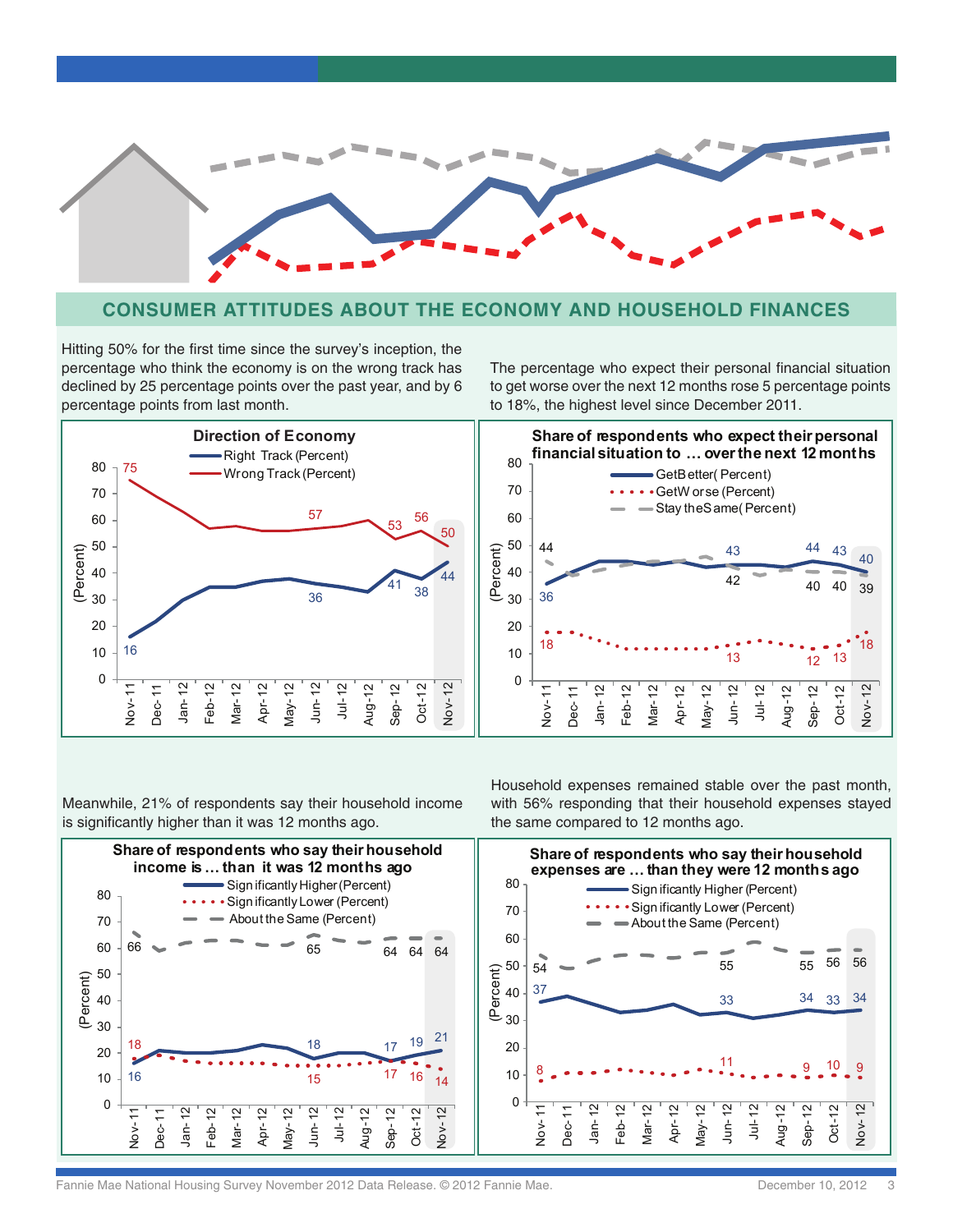# **Fannie Mae Monthly National Housing Survey**

November 2012

**APPENDIX** 

### **About the Survey**

The Fannie Mae National Housing Survey polled a nationally representative sample of 1,001 respondents aged 18 and older between November 5, 2012 and November 20, 2012. Findings were compared to the same survey conducted monthly beginning June 2010.

Interviews were conducted by Penn Schoen Berland, in coordination with Fannie Mae.

The statistics in this release are estimated from sample surveys and are subject to sampling variability as well as nonsampling error, including bias and variance from response, nonreporting, and undercoverage. Expected price changes are calculated by creating an average of all responses, using a 0% change for those who said prices would stay the same, and excluding outliers beyond two standard deviations. All figures are shown in percentages, except where otherwise stated.

#### **November 2012 Audience Size: General Population (N=1,001) Margin of Error: ±3.1%**

| Average home price level expectation |       |  |
|--------------------------------------|-------|--|
|                                      | $\%$  |  |
| November 2011                        | 0.2   |  |
| December 2011                        | 0.8   |  |
| January 2012                         | $1.0$ |  |
| February 2012                        | 0.8   |  |
| March 2012                           | 0.9   |  |
| April 2012                           | 1.3   |  |
| May 2012                             | 1.4   |  |
| June 2012                            | 2.0   |  |
| <b>July 2012</b>                     | 1.7   |  |
| August 2012                          | 1.6   |  |
| September 2012                       | 1.5   |  |
| October 2012                         | 1.7   |  |
| November 2012                        | 1.7   |  |

## **Share of respondents who say home prices**

**will go up, go down, or stay the same in the next 12 months**

|                  | % Go Up | % Go Down | % Stay the Same |
|------------------|---------|-----------|-----------------|
| November 2011    | 22      | 22        | 53              |
| December 2011    | 26      | 18        | 52              |
| January 2012     | 28      | 16        | 51              |
| February 2012    | 28      | 15        | 53              |
| March 2012       | 33      | 15        | 49              |
| April 2012       | 32      | 15        | 50              |
| May 2012         | 34      | 12        | 50              |
| June 2012        | 35      | 13        | 48              |
| <b>July 2012</b> | 35      | 11        | 50              |
| August 2012      | 35      | 11        | 48              |
| September 2012   | 37      | 11        | 46              |
| October 2012     | 36      | 10        | 48              |
| November 2012    | 37      | 14        | 44              |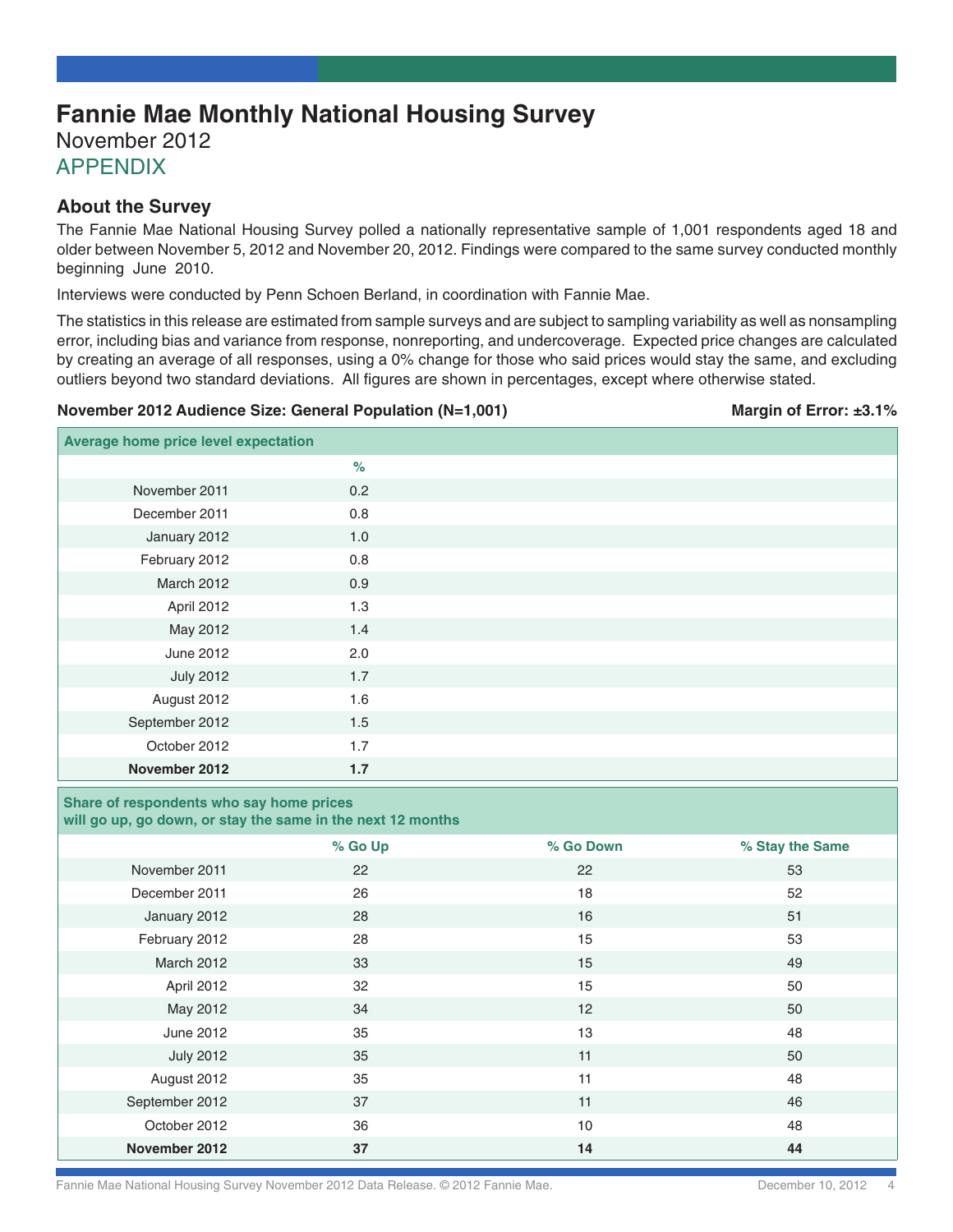| Share of respondents who say mortgage rates will go up, go down, or stay the same in the next 12 months<br>% Go Up<br>% Go Down<br>% Stay the Same<br>November 2011<br>33<br>12<br>49<br>December 2011<br>10<br>48<br>36<br>January 2012<br>35<br>8<br>51<br>34<br>10<br>50<br>February 2012<br><b>March 2012</b><br>39<br>8<br>48<br>April 2012<br>39<br>9<br>47<br>May 2012<br>41<br>8<br>47<br>June 2012<br>37<br>8<br>49<br><b>July 2012</b><br>36<br>8<br>50<br>$\overline{7}$<br>August 2012<br>40<br>47<br>September 2012<br>33<br>10<br>50<br>October 2012<br>37<br>$\overline{7}$<br>49<br>November 2012<br>$\boldsymbol{9}$<br>41<br>45<br>Share of respondents who say it is a good time to buy, and share of respondents who say it is a good time to sell<br>% Good Time to Buy<br>% Good Time to Sell<br>November 2011<br>68<br>$10$<br>December 2011<br>71<br>11<br>71<br>10<br>January 2012<br>February 2012<br>13<br>70<br><b>March 2012</b><br>14<br>73<br>15<br>April 2012<br>71<br>72<br>15<br>May 2012<br>June 2012<br>15<br>73<br><b>July 2012</b><br>73<br>16<br>August 2012<br>18<br>73<br>September 2012<br>72<br>19<br>October 2012<br>72<br>18<br>November 2012<br>72<br>23<br><b>Average rental price level expectation</b><br>$\%$<br>November 2011<br>3.2<br>3.5<br>December 2011<br>3.2<br>January 2012<br>February 2012<br>3.5<br>March 2012<br>4.1<br>3.6<br>April 2012<br>May 2012<br>4.1<br>June 2012<br>4.0<br><b>July 2012</b><br>3.9<br>August 2012<br>3.2<br>September 2012<br>3.1<br>October 2012<br>3.9 |               |     |  |
|--------------------------------------------------------------------------------------------------------------------------------------------------------------------------------------------------------------------------------------------------------------------------------------------------------------------------------------------------------------------------------------------------------------------------------------------------------------------------------------------------------------------------------------------------------------------------------------------------------------------------------------------------------------------------------------------------------------------------------------------------------------------------------------------------------------------------------------------------------------------------------------------------------------------------------------------------------------------------------------------------------------------------------------------------------------------------------------------------------------------------------------------------------------------------------------------------------------------------------------------------------------------------------------------------------------------------------------------------------------------------------------------------------------------------------------------------------------------------------------------------------------------------------------------------|---------------|-----|--|
|                                                                                                                                                                                                                                                                                                                                                                                                                                                                                                                                                                                                                                                                                                                                                                                                                                                                                                                                                                                                                                                                                                                                                                                                                                                                                                                                                                                                                                                                                                                                                  |               |     |  |
|                                                                                                                                                                                                                                                                                                                                                                                                                                                                                                                                                                                                                                                                                                                                                                                                                                                                                                                                                                                                                                                                                                                                                                                                                                                                                                                                                                                                                                                                                                                                                  |               |     |  |
|                                                                                                                                                                                                                                                                                                                                                                                                                                                                                                                                                                                                                                                                                                                                                                                                                                                                                                                                                                                                                                                                                                                                                                                                                                                                                                                                                                                                                                                                                                                                                  |               |     |  |
|                                                                                                                                                                                                                                                                                                                                                                                                                                                                                                                                                                                                                                                                                                                                                                                                                                                                                                                                                                                                                                                                                                                                                                                                                                                                                                                                                                                                                                                                                                                                                  |               |     |  |
|                                                                                                                                                                                                                                                                                                                                                                                                                                                                                                                                                                                                                                                                                                                                                                                                                                                                                                                                                                                                                                                                                                                                                                                                                                                                                                                                                                                                                                                                                                                                                  |               |     |  |
|                                                                                                                                                                                                                                                                                                                                                                                                                                                                                                                                                                                                                                                                                                                                                                                                                                                                                                                                                                                                                                                                                                                                                                                                                                                                                                                                                                                                                                                                                                                                                  |               |     |  |
|                                                                                                                                                                                                                                                                                                                                                                                                                                                                                                                                                                                                                                                                                                                                                                                                                                                                                                                                                                                                                                                                                                                                                                                                                                                                                                                                                                                                                                                                                                                                                  |               |     |  |
|                                                                                                                                                                                                                                                                                                                                                                                                                                                                                                                                                                                                                                                                                                                                                                                                                                                                                                                                                                                                                                                                                                                                                                                                                                                                                                                                                                                                                                                                                                                                                  |               |     |  |
|                                                                                                                                                                                                                                                                                                                                                                                                                                                                                                                                                                                                                                                                                                                                                                                                                                                                                                                                                                                                                                                                                                                                                                                                                                                                                                                                                                                                                                                                                                                                                  |               |     |  |
|                                                                                                                                                                                                                                                                                                                                                                                                                                                                                                                                                                                                                                                                                                                                                                                                                                                                                                                                                                                                                                                                                                                                                                                                                                                                                                                                                                                                                                                                                                                                                  |               |     |  |
|                                                                                                                                                                                                                                                                                                                                                                                                                                                                                                                                                                                                                                                                                                                                                                                                                                                                                                                                                                                                                                                                                                                                                                                                                                                                                                                                                                                                                                                                                                                                                  |               |     |  |
|                                                                                                                                                                                                                                                                                                                                                                                                                                                                                                                                                                                                                                                                                                                                                                                                                                                                                                                                                                                                                                                                                                                                                                                                                                                                                                                                                                                                                                                                                                                                                  |               |     |  |
|                                                                                                                                                                                                                                                                                                                                                                                                                                                                                                                                                                                                                                                                                                                                                                                                                                                                                                                                                                                                                                                                                                                                                                                                                                                                                                                                                                                                                                                                                                                                                  |               |     |  |
|                                                                                                                                                                                                                                                                                                                                                                                                                                                                                                                                                                                                                                                                                                                                                                                                                                                                                                                                                                                                                                                                                                                                                                                                                                                                                                                                                                                                                                                                                                                                                  |               |     |  |
|                                                                                                                                                                                                                                                                                                                                                                                                                                                                                                                                                                                                                                                                                                                                                                                                                                                                                                                                                                                                                                                                                                                                                                                                                                                                                                                                                                                                                                                                                                                                                  |               |     |  |
|                                                                                                                                                                                                                                                                                                                                                                                                                                                                                                                                                                                                                                                                                                                                                                                                                                                                                                                                                                                                                                                                                                                                                                                                                                                                                                                                                                                                                                                                                                                                                  |               |     |  |
|                                                                                                                                                                                                                                                                                                                                                                                                                                                                                                                                                                                                                                                                                                                                                                                                                                                                                                                                                                                                                                                                                                                                                                                                                                                                                                                                                                                                                                                                                                                                                  |               |     |  |
|                                                                                                                                                                                                                                                                                                                                                                                                                                                                                                                                                                                                                                                                                                                                                                                                                                                                                                                                                                                                                                                                                                                                                                                                                                                                                                                                                                                                                                                                                                                                                  |               |     |  |
|                                                                                                                                                                                                                                                                                                                                                                                                                                                                                                                                                                                                                                                                                                                                                                                                                                                                                                                                                                                                                                                                                                                                                                                                                                                                                                                                                                                                                                                                                                                                                  |               |     |  |
|                                                                                                                                                                                                                                                                                                                                                                                                                                                                                                                                                                                                                                                                                                                                                                                                                                                                                                                                                                                                                                                                                                                                                                                                                                                                                                                                                                                                                                                                                                                                                  |               |     |  |
|                                                                                                                                                                                                                                                                                                                                                                                                                                                                                                                                                                                                                                                                                                                                                                                                                                                                                                                                                                                                                                                                                                                                                                                                                                                                                                                                                                                                                                                                                                                                                  |               |     |  |
|                                                                                                                                                                                                                                                                                                                                                                                                                                                                                                                                                                                                                                                                                                                                                                                                                                                                                                                                                                                                                                                                                                                                                                                                                                                                                                                                                                                                                                                                                                                                                  |               |     |  |
|                                                                                                                                                                                                                                                                                                                                                                                                                                                                                                                                                                                                                                                                                                                                                                                                                                                                                                                                                                                                                                                                                                                                                                                                                                                                                                                                                                                                                                                                                                                                                  |               |     |  |
|                                                                                                                                                                                                                                                                                                                                                                                                                                                                                                                                                                                                                                                                                                                                                                                                                                                                                                                                                                                                                                                                                                                                                                                                                                                                                                                                                                                                                                                                                                                                                  |               |     |  |
|                                                                                                                                                                                                                                                                                                                                                                                                                                                                                                                                                                                                                                                                                                                                                                                                                                                                                                                                                                                                                                                                                                                                                                                                                                                                                                                                                                                                                                                                                                                                                  |               |     |  |
|                                                                                                                                                                                                                                                                                                                                                                                                                                                                                                                                                                                                                                                                                                                                                                                                                                                                                                                                                                                                                                                                                                                                                                                                                                                                                                                                                                                                                                                                                                                                                  |               |     |  |
|                                                                                                                                                                                                                                                                                                                                                                                                                                                                                                                                                                                                                                                                                                                                                                                                                                                                                                                                                                                                                                                                                                                                                                                                                                                                                                                                                                                                                                                                                                                                                  |               |     |  |
|                                                                                                                                                                                                                                                                                                                                                                                                                                                                                                                                                                                                                                                                                                                                                                                                                                                                                                                                                                                                                                                                                                                                                                                                                                                                                                                                                                                                                                                                                                                                                  |               |     |  |
|                                                                                                                                                                                                                                                                                                                                                                                                                                                                                                                                                                                                                                                                                                                                                                                                                                                                                                                                                                                                                                                                                                                                                                                                                                                                                                                                                                                                                                                                                                                                                  |               |     |  |
|                                                                                                                                                                                                                                                                                                                                                                                                                                                                                                                                                                                                                                                                                                                                                                                                                                                                                                                                                                                                                                                                                                                                                                                                                                                                                                                                                                                                                                                                                                                                                  |               |     |  |
|                                                                                                                                                                                                                                                                                                                                                                                                                                                                                                                                                                                                                                                                                                                                                                                                                                                                                                                                                                                                                                                                                                                                                                                                                                                                                                                                                                                                                                                                                                                                                  |               |     |  |
|                                                                                                                                                                                                                                                                                                                                                                                                                                                                                                                                                                                                                                                                                                                                                                                                                                                                                                                                                                                                                                                                                                                                                                                                                                                                                                                                                                                                                                                                                                                                                  |               |     |  |
|                                                                                                                                                                                                                                                                                                                                                                                                                                                                                                                                                                                                                                                                                                                                                                                                                                                                                                                                                                                                                                                                                                                                                                                                                                                                                                                                                                                                                                                                                                                                                  |               |     |  |
|                                                                                                                                                                                                                                                                                                                                                                                                                                                                                                                                                                                                                                                                                                                                                                                                                                                                                                                                                                                                                                                                                                                                                                                                                                                                                                                                                                                                                                                                                                                                                  |               |     |  |
|                                                                                                                                                                                                                                                                                                                                                                                                                                                                                                                                                                                                                                                                                                                                                                                                                                                                                                                                                                                                                                                                                                                                                                                                                                                                                                                                                                                                                                                                                                                                                  |               |     |  |
|                                                                                                                                                                                                                                                                                                                                                                                                                                                                                                                                                                                                                                                                                                                                                                                                                                                                                                                                                                                                                                                                                                                                                                                                                                                                                                                                                                                                                                                                                                                                                  |               |     |  |
|                                                                                                                                                                                                                                                                                                                                                                                                                                                                                                                                                                                                                                                                                                                                                                                                                                                                                                                                                                                                                                                                                                                                                                                                                                                                                                                                                                                                                                                                                                                                                  |               |     |  |
|                                                                                                                                                                                                                                                                                                                                                                                                                                                                                                                                                                                                                                                                                                                                                                                                                                                                                                                                                                                                                                                                                                                                                                                                                                                                                                                                                                                                                                                                                                                                                  |               |     |  |
|                                                                                                                                                                                                                                                                                                                                                                                                                                                                                                                                                                                                                                                                                                                                                                                                                                                                                                                                                                                                                                                                                                                                                                                                                                                                                                                                                                                                                                                                                                                                                  |               |     |  |
|                                                                                                                                                                                                                                                                                                                                                                                                                                                                                                                                                                                                                                                                                                                                                                                                                                                                                                                                                                                                                                                                                                                                                                                                                                                                                                                                                                                                                                                                                                                                                  |               |     |  |
|                                                                                                                                                                                                                                                                                                                                                                                                                                                                                                                                                                                                                                                                                                                                                                                                                                                                                                                                                                                                                                                                                                                                                                                                                                                                                                                                                                                                                                                                                                                                                  |               |     |  |
|                                                                                                                                                                                                                                                                                                                                                                                                                                                                                                                                                                                                                                                                                                                                                                                                                                                                                                                                                                                                                                                                                                                                                                                                                                                                                                                                                                                                                                                                                                                                                  |               |     |  |
|                                                                                                                                                                                                                                                                                                                                                                                                                                                                                                                                                                                                                                                                                                                                                                                                                                                                                                                                                                                                                                                                                                                                                                                                                                                                                                                                                                                                                                                                                                                                                  |               |     |  |
|                                                                                                                                                                                                                                                                                                                                                                                                                                                                                                                                                                                                                                                                                                                                                                                                                                                                                                                                                                                                                                                                                                                                                                                                                                                                                                                                                                                                                                                                                                                                                  |               |     |  |
|                                                                                                                                                                                                                                                                                                                                                                                                                                                                                                                                                                                                                                                                                                                                                                                                                                                                                                                                                                                                                                                                                                                                                                                                                                                                                                                                                                                                                                                                                                                                                  | November 2012 | 4.0 |  |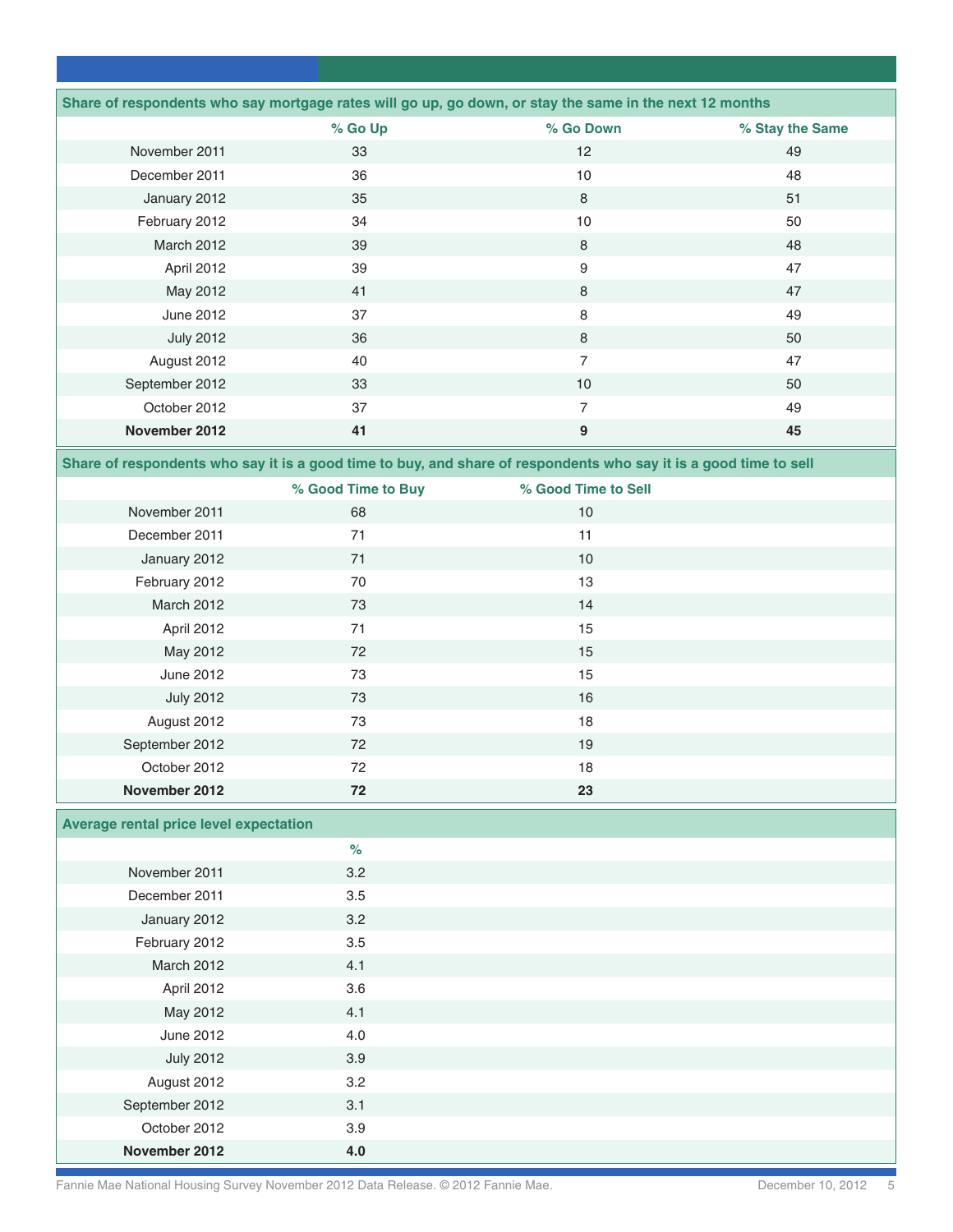|                                 |                                                                                | Share of respondents who say home rental prices will go up, go down, or stay the same in the next 12 months |                 |
|---------------------------------|--------------------------------------------------------------------------------|-------------------------------------------------------------------------------------------------------------|-----------------|
|                                 | % Go Up                                                                        | % Go Down                                                                                                   | % Stay the Same |
| November 2011                   | 41                                                                             | $\,6\,$                                                                                                     | 48              |
| December 2011                   | 43                                                                             | 5                                                                                                           | 46              |
| January 2012                    | 43                                                                             | 5                                                                                                           | 46              |
| February 2012                   | 45                                                                             | 3                                                                                                           | 45              |
| March 2012                      | 48                                                                             | $\ensuremath{\mathsf{3}}$                                                                                   | 44              |
| April 2012                      | 49                                                                             | 4                                                                                                           | 44              |
| May 2012                        | 49                                                                             | $\overline{4}$                                                                                              | 43              |
| <b>June 2012</b>                | 48                                                                             | 5                                                                                                           | 43              |
| <b>July 2012</b>                | 47                                                                             | $\ensuremath{\mathsf{3}}$                                                                                   | 46              |
| August 2012                     | 44                                                                             | 5                                                                                                           | 44              |
| September 2012                  | 47                                                                             | $\overline{4}$                                                                                              | 42              |
| October 2012                    | 50                                                                             | 3                                                                                                           | 43              |
| November 2012                   | 48                                                                             | 4                                                                                                           | 44              |
|                                 | Share of respondents who say they would buy or rent if they were going to move |                                                                                                             |                 |
|                                 | % Buy                                                                          | %Rent                                                                                                       |                 |
| November 2011                   | 63                                                                             | 32                                                                                                          |                 |
| December 2011                   | 64                                                                             | 31                                                                                                          |                 |
| January 2012                    | 64                                                                             | 30                                                                                                          |                 |
| February 2012                   | 65                                                                             | 29                                                                                                          |                 |
| March 2012                      | 66                                                                             | 30                                                                                                          |                 |
| April 2012                      | 64                                                                             | 32                                                                                                          |                 |
| May 2012                        | 63                                                                             | 32                                                                                                          |                 |
| <b>June 2012</b>                | 69                                                                             | 27                                                                                                          |                 |
| <b>July 2012</b>                | 66                                                                             | 30                                                                                                          |                 |
| August 2012                     | 67                                                                             | 28                                                                                                          |                 |
| September 2012                  | 69                                                                             | 29                                                                                                          |                 |
| October 2012                    | 66                                                                             | 29                                                                                                          |                 |
| November 2012                   | 67                                                                             | 29                                                                                                          |                 |
| <b>Direction of the economy</b> |                                                                                |                                                                                                             |                 |
|                                 | <b>Right Track</b>                                                             | <b>Wrong Track</b>                                                                                          |                 |
| November 2011                   | 16                                                                             | 75                                                                                                          |                 |
| December 2011                   | 22                                                                             | 69                                                                                                          |                 |
| January 2012                    | $30\,$                                                                         | 63                                                                                                          |                 |
| February 2012                   | 35                                                                             | 57                                                                                                          |                 |
| March 2012                      | 35                                                                             | 58                                                                                                          |                 |
| April 2012                      | 37                                                                             | 56                                                                                                          |                 |
| May 2012                        | 38                                                                             | 56                                                                                                          |                 |
| <b>June 2012</b>                | 36                                                                             | 57                                                                                                          |                 |
| <b>July 2012</b>                | 35                                                                             | 58                                                                                                          |                 |
| August 2012                     | 33                                                                             | 60                                                                                                          |                 |
| September 2012                  | 41                                                                             | 53                                                                                                          |                 |
| October 2012                    | 38                                                                             | 56                                                                                                          |                 |
| November 2012                   | 44                                                                             | 50                                                                                                          |                 |